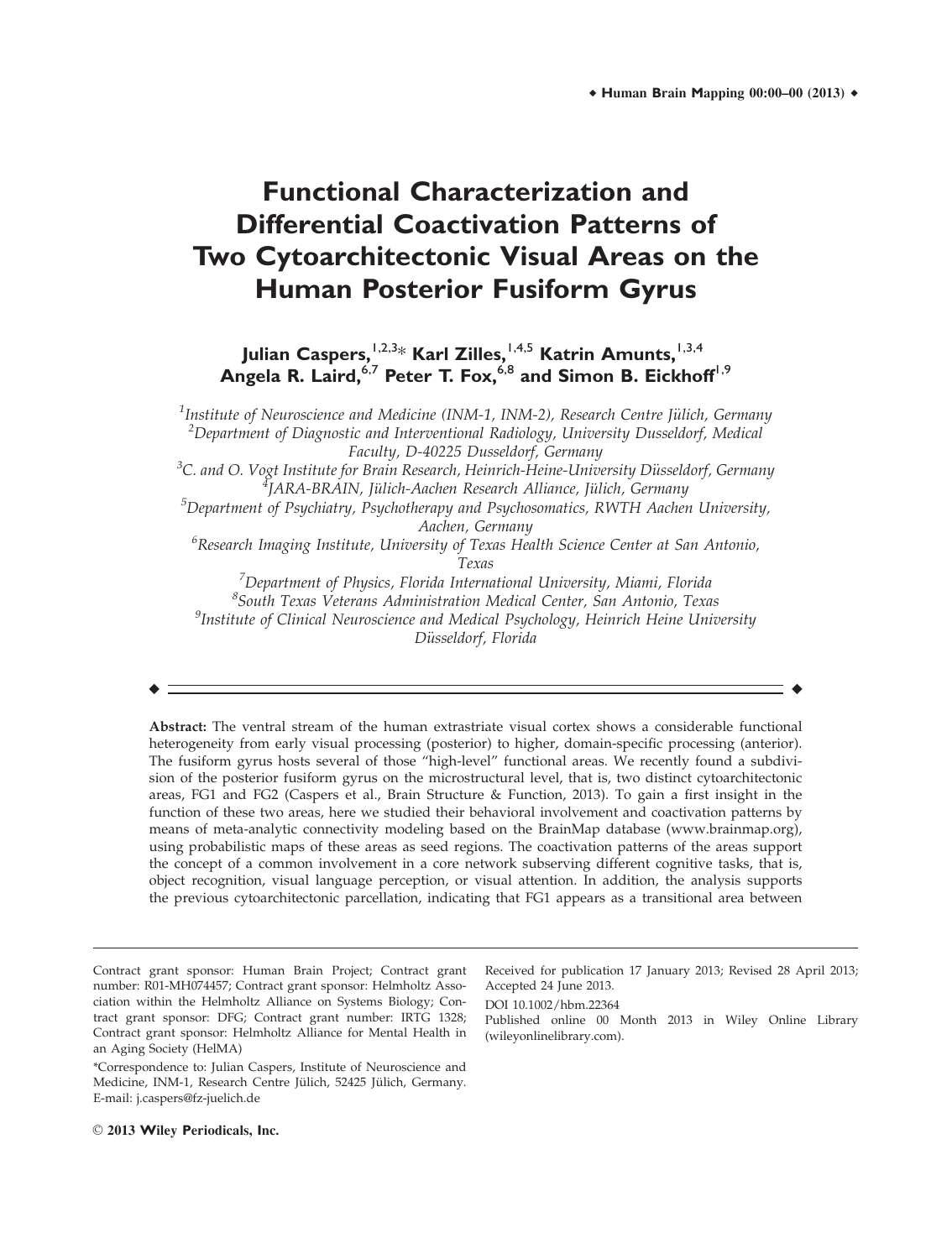early and higher visual cortex and FG2 as a higher-order one. The latter area is furthermore lateralized, as it shows strong relations to the visual language processing system in the left hemisphere, while its right side is stronger associated with face selective regions. These findings indicate that functional lateralization of area FG2 relies on a different pattern of connectivity rather than side-specific cytoarchitectonic features. Hum Brain Mapp 00:000-000, 2013. @ 2013 Wiley Periodicals, Inc.

Key words: extrastriate visual cortex; fusiform face area; meta-analytic connectivity modeling; metaanalysis; visual word form area

r r

# **INTRODUCTION**

The visual cortex is one of the most highly differentiated parts of the human brain covering about 27% of the cortical surface [van Essen, 2004]. Within the primate visual system, the ventral stream [Mishkin et al., 1983; Ungerleider and Haxby, 1994] is particularly involved in the recognition and identification of objects. In this context, the cortex of the fusiform gyrus is a mosaic of specialized areas with an antero-posterior gradient that includes area hOC4v/hV4 for early visual processing [for cytoarchitecture see Rottschy et al., 2007; Wilms et al., 2010] and more anteriorly higher-order areas including the fusiform face area (FFA) [Kanwisher et al., 1997], the fusiform body area [Peelen and Downing, 2005] or the visual word-form area (VWFA) [Cohen et al., 2000]. We recently showed that a similar heterogeneity of the posterior fusiform gyrus is also present at a microstructural level. Observer-independent histological analysis identified two cytoarchitectonically distinct areas on the posterior fusiform cortex antero-lateral to hOC4v/hV4, which were termed FG1 and FG2 [Caspers et al., 2013]. The probabilistic cytoarchitectonic maps of this study provide a topographical basis to investigate further structural-functional relationships of both areas in the ventral visual cortex. Here, we analyzed the behavioral characteristics and patterns of coactivity of these two histologically defined areas.

From macaque monkeys, it is known that areas of the visual cortex show highly differentiated connectivity patterns and the various functions are facilitated through an intense interaction of those areas with other brain regions [Felleman and van Essen, 1991]. A particularly powerful method investigating those interactions and functional relationships is the analysis of coactivation patterns across a large number of neuroimaging experiments, preferably from a broad range of functional domains. This enables the delineation of the brain networks consistently interacting with a particular seed region under various task constraints.

We here applied meta-analytic connectivity modeling (MACM) [Jakobs et al., 2012; Robinson et al., 2010], in which patterns of significantly coactivated brain regions are assessed by coordinate-based meta-analysis of experiments that activate a specific region in combination with

data-base driven tools for functional characterization to establish the functional coactivity profile and response characteristics for the cytoarchitectonic areas FG1 and FG2 on the fusiform gyrus. Moreover, we assessed commonalities and differences between these adjoining cortical regions in their coactivations as well as hemispheric lateralization. In combination, these approaches facilitate a comprehensive functional characterization of FG1 and FG2, and give the opportunity to infer relationship between cytoarchitecture and functional specialization.

### **MATERIAL AND METHODS**

### **Definition of Regions of Interest (ROI)**

The probability maps obtained from the cytoarchitectonic delineation of FG1 and FG2 provided the anatomical seed regions (Fig. 1). These maps resulted from the observer-independent cytoarchitectonic mapping on the posterior fusiform gyrus in 10 postmortem brains (five male, five female; no neurologic or psychiatric diseases; mean age: 67) [Caspers et al., 2013]. FG1 was found on the medial bank of the posterior fusiform gyrus and within the collateral sulcus adjoining early visual area hOc4v/



**Figure 1.**

Maximum Probability Map (MPM) of cytoarchitectonic areas FG1 and FG2; basal view of the MNI single subject brain without cerebellum.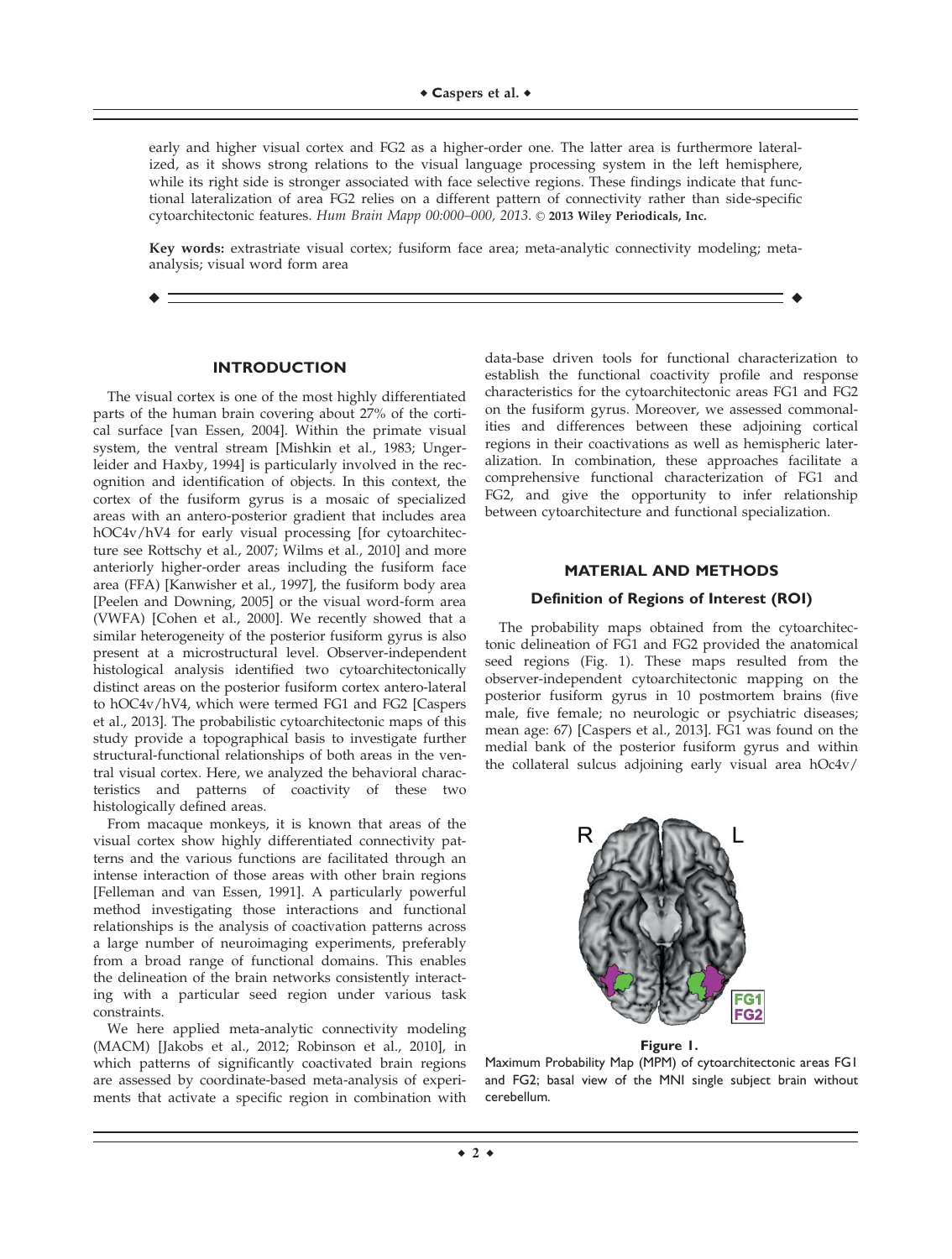hV4 [Rottschy et al., 2007; Wilms et al., 2010]. FG2 was located immediately adjacent to FG1 on the lateral bank of the posterior fusiform gyrus extending into the lateral occipitotemporal sulcus. To represent these microscopically defined regions while accommodating their interindividual variability, we used the maximum probability map representations (MPM) [Eickhoff et al., 2005) of FG1 and FG2 as seed regions. The use of the MPM has been shown to be the most adequate method to estimate probabilistically the location of anatomical regions in stereotaxic space [Eickhoff et al., 2006]. It provides a unique and nonoverlapping parcellation of the cerebral cortex, which assigns each voxel of the standard brain to the cortical area it most probably belongs to, based on the observer-independent delineation in 10 postmortem brains. The asymmetric surface of the seeds (see Fig. 1) thus resembles the natural asymmetry of FG1 and FG2 with respect to their microanatomical location and their intersubject variability. To study possible lateralization effects, analyses of the left and right hemispheric seeds of both areas FG1 and FG2 were performed separately, resulting in four seed regions in total. Additionally, the left and right seeds of each area were combined into a single seed per area for an overall coactivity analysis of FG1 and FG2.

# **Assessment of Experiments Involved with the Seed Regions**

The BrainMap database (<www.brainmap.org> [Laird et al., 2005, 2009a,2011a]) was employed for the retrieval of relevant neuroimaging experiments. At the time of assessment, the database contained coordinates of reported activation foci and associated meta-data of almost 10,000 neuroimaging experiments. For our analysis, only studies of healthy subjects reporting activation in standard stereotaxic space were considered, while all experiments that investigated age, gender, handedness, or training effects or involved a clinical population were excluded. As the first step of the analysis, we identified (separately for each seed) all experiments that featured at least one focus of activation within the respective seed (MNI space). To facilitate such filtering, coordinates from Talairach space were converted into MNI coordinates by using Lancaster transformation [Lancaster et al., 2007]. Then, all experiments activating the currently considered seed were identified. The retrieval was solely based on reported activation coordinates, not on any anatomical or functional label. For FG1, 130 experiments were identified for the left hemispheric seed, 118 experiments for the right sided seed, and 221 experiments for the combined seed of both hemispheres. For FG2, the left hemispheric seed comprised 246 experiments, the right seed 160 experiments, and the bilateral seed 352 experiments. The number of experiments of the combined seeds does not match the sum of the counts for both hemispheres, when there are experiments, which report activations within the left and the right seed region in one experiment. Moreover, please note that this number of studies directly reflects the raw data of the location-based search in the BrainMap database, without additional manipulations.

# **Profiling of Behavioral Domains and Paradigm Classes**

The stored meta-data "Behavioral Domains" and "Paradigm Classes" of the experiments were retrieved to establish functional profiles of the investigated regions. These meta-data are classifications of the experiments in the database and were established by the BrainMap project [Laird et al., 2005]. The behavioral Domains classify the mental operations isolated by the experiments into currently six main categories (cognition, action, perception, emotion, interoception, and pharmacology) and their subcategories [Fox et al., 2005b]. The Paradigm Classes represent the experimental task used in the respective experiment. To obtain a functional characterization of FG1 and FG2, the frequency of each observed behavioral Domain and Paradigm Class in the activated experiments was determined relative to their whole database distribution [Eickhoff et al., 2010]. Thus, for each behavioral Domain and Paradigm Class category, the number of activation foci associated with this meta-data category was assessed within a seed region and compared against the number of foci, which would be expected for this category in the seed. This expected number of foci was determined by multiplying the number of foci for the current category in the entire database with the proportion of foci in BrainMap located within the respective seed region. The significantly over-represented behavioral Domains and Paradigm Classes of each ROI were determined by binomial-tests at  $P < 0.05$ .

# **Meta-Analytic Connectivity Modeling**

Coactivation patterns of FG1 and FG2 were evaluated using MACM, which was introduced first on a functional connectivity investigation of the amygdala [Robinson et al., 2010]. The key idea behind MACM is to assess, which brain regions are coactivated above chance with a particular seed region in functional neuroimaging experiments [Eickhoff et al., 2010; Laird et al., 2009b]. MACM entails to first identify all experiments in a database that activate a particular brain region as described above and then test for convergence across (all) foci reported in these experiments. Obviously, as experiments were selected by activation in the seed, highest convergence will be observed in the seed region. Significant convergence of the reported foci in other brain regions, however, indicates consistent coactivation with the seed.

The whole brain peak coordinates of the identified experiments were downloaded from BrainMap database for each seed region. Coordinates were analyzed with the modified activation likelihood estimation (ALE) algorithm [Eickhoff et al., 2009, 2012] to detect areas of convergence. This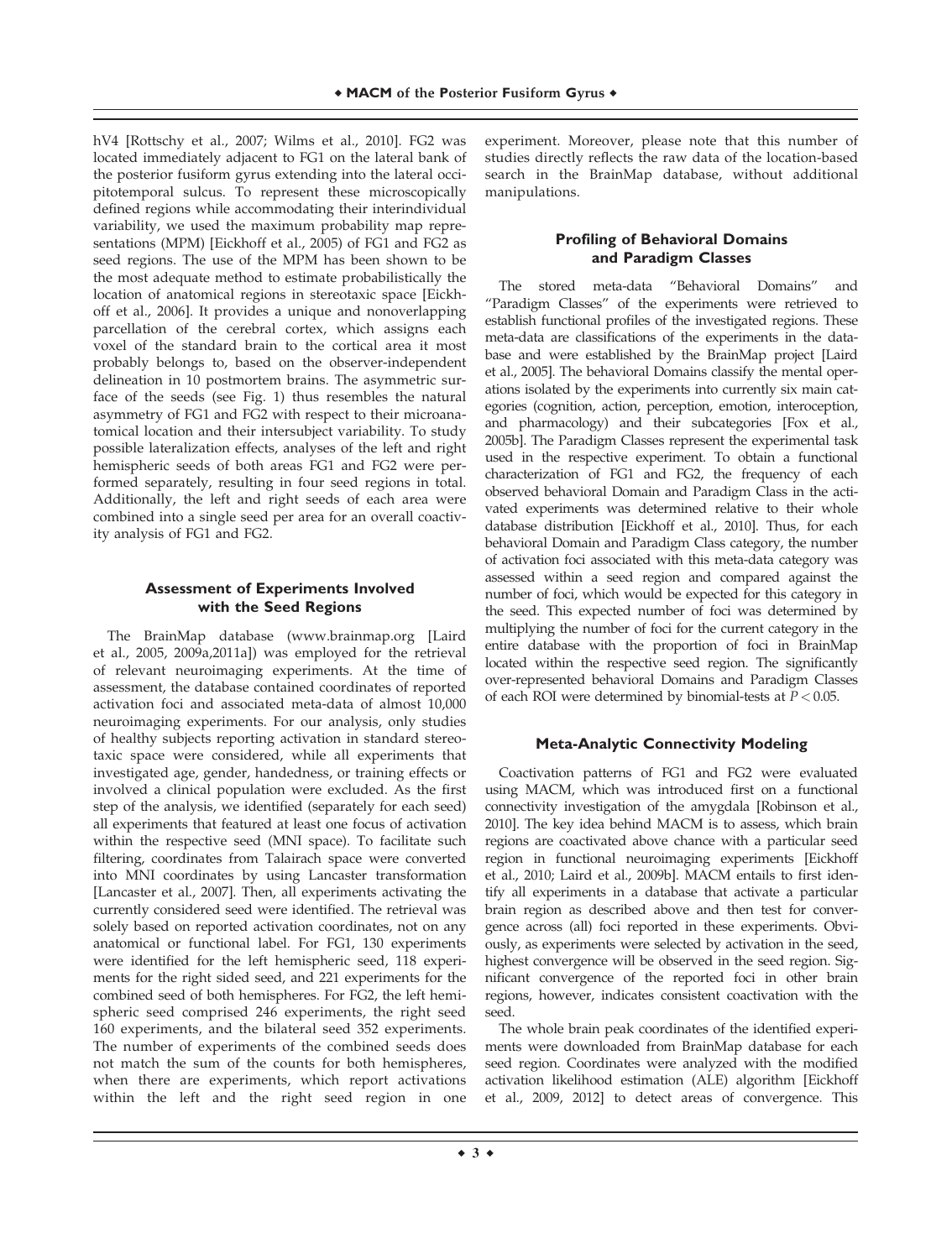approach models each focus as a Gaussian distribution reflecting empirical estimates of the uncertainty of different spatial normalization techniques and intersubject variability as a function of the number of subjects. Modeled activation maps are calculated for each experiment by combining the Gaussian distributions of the reported foci [Turkeltaub et al., 2012]. That is, taking the union across these yielded voxel-wise ALE scores that describe the convergence of results at each particular location of the brain. To distinguish "true" convergence between studies from random convergence, that is, noise, in the proposed revision of the ALE algorithm [Eickhoff et al., 2012], ALE scores are compared with an empirical nulldistribution reflecting a random spatial association between experiments [see Eickhoff et al., 2012; Turkeltaub et al., 2012]. The P-value of an observed ALE is then given by the proportion of this null-distribution (precisely, its cumulative density function) corresponding equal or higher ALE values. The ALE maps reflecting the convergence of coactivations with any particular seed region were subsequently thresholded at  $P < 0.05$ cluster-level corrected (cluster-forming threshold: P< 0.001 at voxel-level) and converted into Z-scores for display.

### **Combination of Single Maps**

For further investigation of commonalities and distinctions between the individual ALE maps, conjunction and difference analyses were performed. For conjunction analysis, the minimum statistic [Nichols et al., 2005] was used, yielding voxels that showed significant ALE values in both coactivation maps. The result corresponds to the intersection of the (cluster-level corrected) ALE coactivation maps [Caspers et al., 2010]. Difference maps were established by calculating the voxel-wise differences of the Z-scores obtained from the ALE maps of the two MACM analyses. The difference maps were then tested against an ALE difference map assuming the null-distribution, which was generated from a random bipartition of the pooled experiments underlying either of the two inspected maps, at  $P < 0.001$  [Eickhoff et al., 2011; Rottschy et al., 2012]. To avoid obtaining significant coactivation in voxels of the difference map that do not show significant coactivation on the underlying ALE map, the resulting maps were masked with the main effect of the respective ALE map. Furthermore, only regions with at least 20 cohesive voxels were considered in the resulting difference maps.

In this analysis, we calculated conjunction and difference maps between the bilateral coactivation maps of FG1 and FG2, which indicate the regions with which both seed regions are commonly coactive and those that show stronger coactivation with FG1 than FG2 and vice versa. Left versus right differences were computed for each area (FG1 and FG2) using the ALE maps of the single sided seeds.

Anatomical allocation of the coactivated regions was performed using the SPM Anatomy Toolbox [\(http://www.fz-jue](http://www.fz-juelich.de/inm/inm-1/spm_anatomy_toolbox)[lich.de/inm/inm-1/spm\\_anatomy\\_toolbox](http://www.fz-juelich.de/inm/inm-1/spm_anatomy_toolbox), [Eickhoff et al., 2007]).

#### **RESULTS**

# **Behavioral Domains and Paradigm Classes Analysis**

The results of the behavioral Domain and Paradigm Class analysis of the four cytoarchitectonically defined seed regions (left and right FG1; left and right FG2) are illustrated in Figure 2. As expected for areas within the ventral visual cortex, the analysis revealed that all four seeds were involved in perception of visual stimuli including passive viewing tasks. Furthermore, they were all associated with language functions, albeit to a different degree.

Moreover, this analysis revealed a largely symmetrical involvement of FG1 in a broad range of behavioral Domains and Paradigm Classes involving the processing of visual stimuli, for example, spatial cognition, cued explicit recognition tasks, or visual attention tasks. Thus, the functional characteristics of FG1 point to a rather broad and hence unspecific involvement in visual processing. Notably, however, only right FG1 was involved in face perception, whereas its left counterpart was more often engaged in calculation and phonological discrimination tasks.

The behavioral Domains and Paradigm Classes for FG2 on the other hand showed a considerably higher specificity for a narrower range of categories. Moreover, when compared with FG1, area FG2 featured a more pronounced involvement in language functions. The performed functional characterization also pointed to a significant association of FG2 with face discrimination tasks, overt and covert naming, and an engagement by working memory paradigms (n-back, encoding, and delayed match to sample). In contrast to that of FG1, the functional response profile of FG2 showed a distinctive asymmetry. The focus of language involvement clearly lay on the left hemisphere of FG2, which showed above-chance activation for reading and phonological discrimination tasks. The involvement in face perception was lateralized to the right side, which showed a higher relative ratio than the left side, an association which is also well reflected in the fact that involvement in affective processing (happiness) was solely found in right FG2.

# **MACM: Conjunction Analysis of Bilateral FG1 and FG2**

The conjunction of the ALE coactivation maps of bilateral FG1 and FG2 revealed an extensive network of regions that showed significant coactivation with both FG1 and FG2 (Fig. 3). This network included the ventral and dorsal visual cortex surrounding the seeds. A comparison with cytoarchitectonic maps revealed that the ventral part of this activation overlapped with areas hOc1 (V1), hOc2 (V2) [Amunts et al., 2000], hOC3v (V3v), and hOC4v (hV4) [Rottschy et al., 2007] as well as area hOc5  $(V5/MT+)$ [Malikovic et al., 2007] of the lateral occipital cortex. In the dorsal parts, coactivation extended up to the intraparietal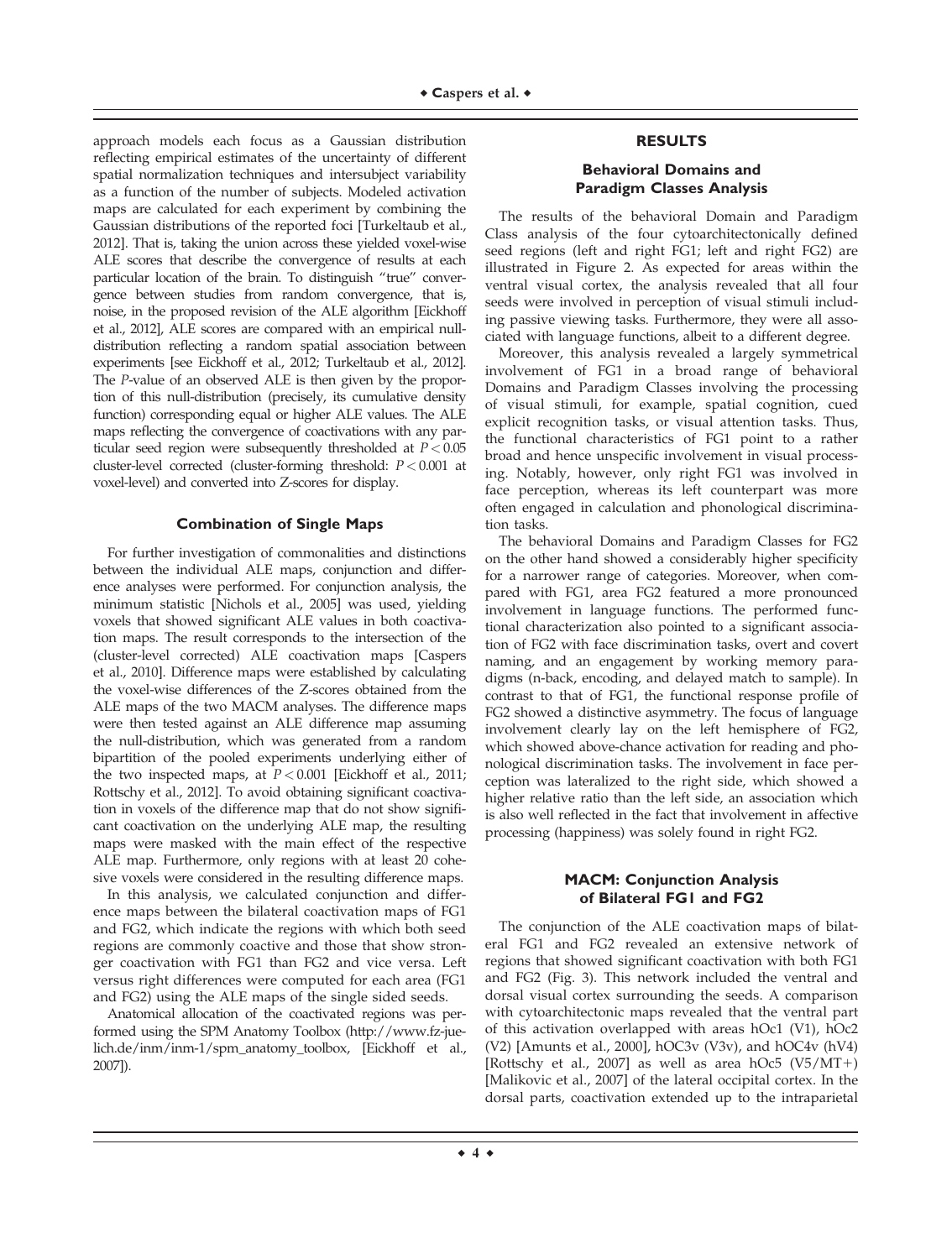



Behavioral Domains and Paradigm Classes. The colored bars indicate the number of foci that were actually observed for the respective behavioral domain/paradigm class in experiments activating the respective seed region. Gray bars indicate the number of foci that would be expected by chance given the frequency of foci for the respective behavioral domain/paradigm class within the database.

cortex, that is, areas hIP1 [Choi et al., 2006] and hIP3 [Scheperjans et al., 2008]. In addition, significant coactivation was found in the region of inferior frontal gyri, pars triangularis, and pars opercularis, and the adjoining inferior frontal sulcus and middle frontal gyrus in both hemispheres. This cluster partially included cytoarchitectonic areas 44 and 45 [Amunts et al., 1999]. Coactivation with premotor regions was found on the dorsolateral precentral gyrus bilaterally (area 6) [Geyer, 2004], and in the region of the supplementary motor area. Additional coactivations were found bilaterally with the anterior insular cortex. There were also subcortical coactivations in the left and right amygdala (basolateral and superficial nuclei) [Amunts et al., 2005], in the left thalamus and in the left putamen.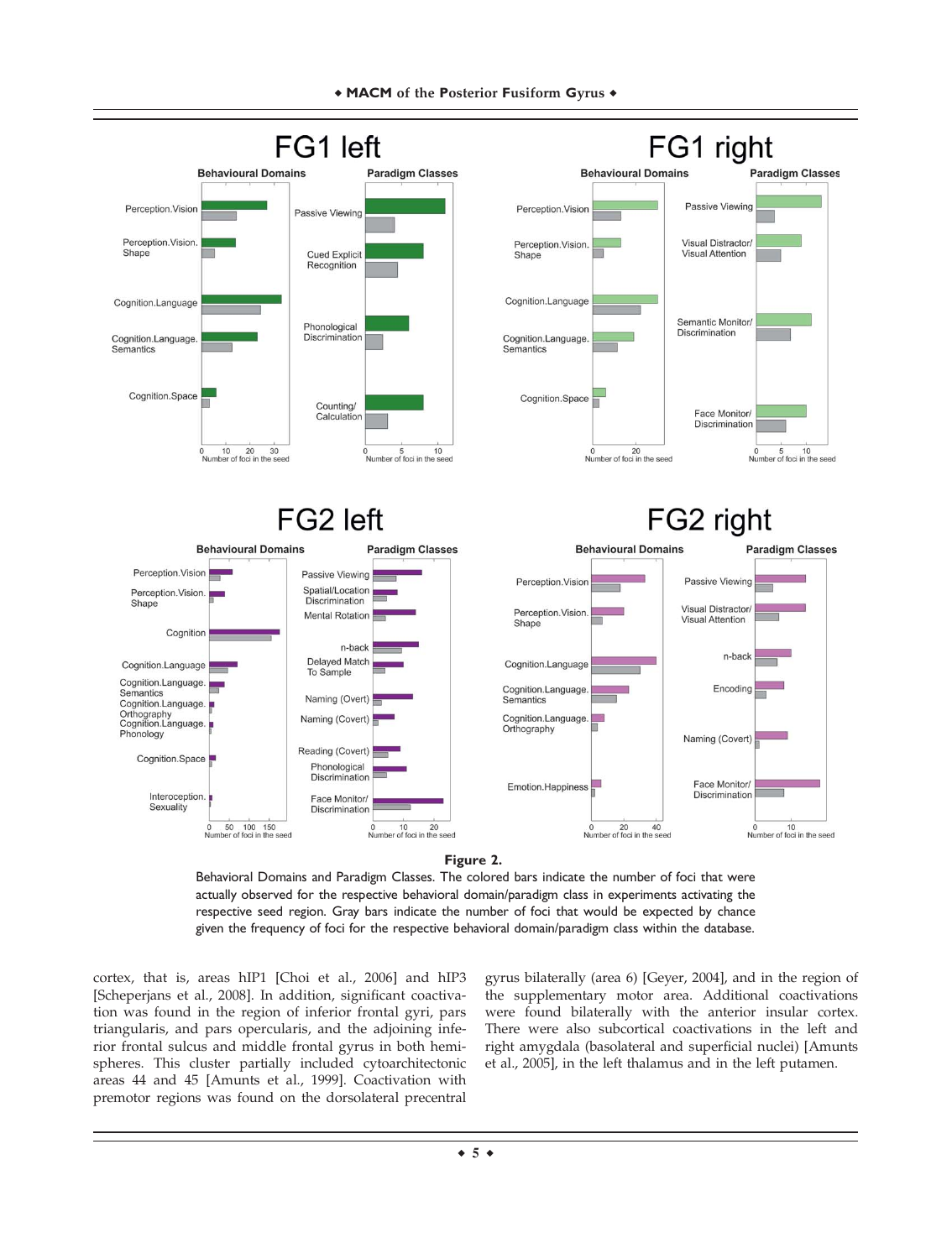

# **Figure 3.**

Conjunction analysis of the coactivation maps of FG1 and FG2, represented on the MNI single subject brain. Four different viewing angles and three coronal sections are shown. The regions marked in yellow indicate regions that are significantly coactivated with both FG1 and FG2. Areas: 6 [Geyer, 2004]; 44, 45 [Amunts et al., 1999]; hIP1 [Choi et al., 2006]; hIP3 [Scheper-

# **MACM: Difference Analysis of Bilateral FG1 versus FG2**

A difference analysis between the ALE coactivation maps of bilateral FG1 and FG2 (Fig. 4) was performed to assess which regions were more consistently coactivated with one of these histological areas. It revealed significantly stronger coactivation for FG1 than FG2 mainly within the bilateral visual cortex and the intraparietal sulcus. These regions included occipital areas hOc1, hOc2, hOC3v, and hOC4v as well as parietal areas hIP3 and 7PC [Scheperjans et al., 2008]. The only extra-visual region showing stronger coactivation to FG1 than FG2 was the left mid-insular cortex.

In contrast, FG2 showed stronger coactivation with multiple predominantly extra-visual regions, in particular the right intraparietal sulcus (hIP1 and hIP3), bilateral anterior insula, the presupplementary motor area, the left precentral gyrus in the region of area 4p [Geyer et al., 1996] and the left dorsolateral premotor cortex (area 6). Furthermore, FG2 was stronger coactivated than FG1 with the pars triangularis of the left inferior frontal gyrus, partially over-

jans et al., 2008];  $hOc5$  [Malikovic et al., 2007]. SMA = supplementary motor area,  $\text{Thal} = \text{thalamus}$ ,  $\text{Put} = \text{putamen}$ ,  $Amyg = anygdala, alns = anterior insula, vVis = ventral visual$ cortex including areas hOc1, hOc2 [Amunts et al., 2000], hOc3v, hOc4v [Rottschy et al., 2007].

lapping area 45 [Amunts et al., 1999], and with the left thalamus.

# **MACM: Lateralization**

Lateralization in coactivation was examined for each cytoarchitectonic area by contrasting the coactivation maps of its respective left- and right-hemispheric representation against each other. For FG1 the analysis revealed a quite symmetrical picture (Fig. 5). Both, left and right FG1 showed stronger coactivation than the respective other side with the ipsilateral ventral and dorsal visual cortex surrounding the seed as well as with the ipsilateral parietal cortex in cytoarchitectonic areas hIP1, hIP3, 7A, and 7P [Scheperjans et al., 2008]. Furthermore, some regions of the early ventral visual cortex were more strongly coactivated with the contralateral than with the ipsilateral FG1, in particular the earlier visual areas hOc1, hOc2, and hOc3v. Beside these symmetrical differences, the left sided FG1 seed was more strongly coactive than its right homologue with the left presupplementary motor area, right putamen, and pars opercularis of right inferior frontal gyrus,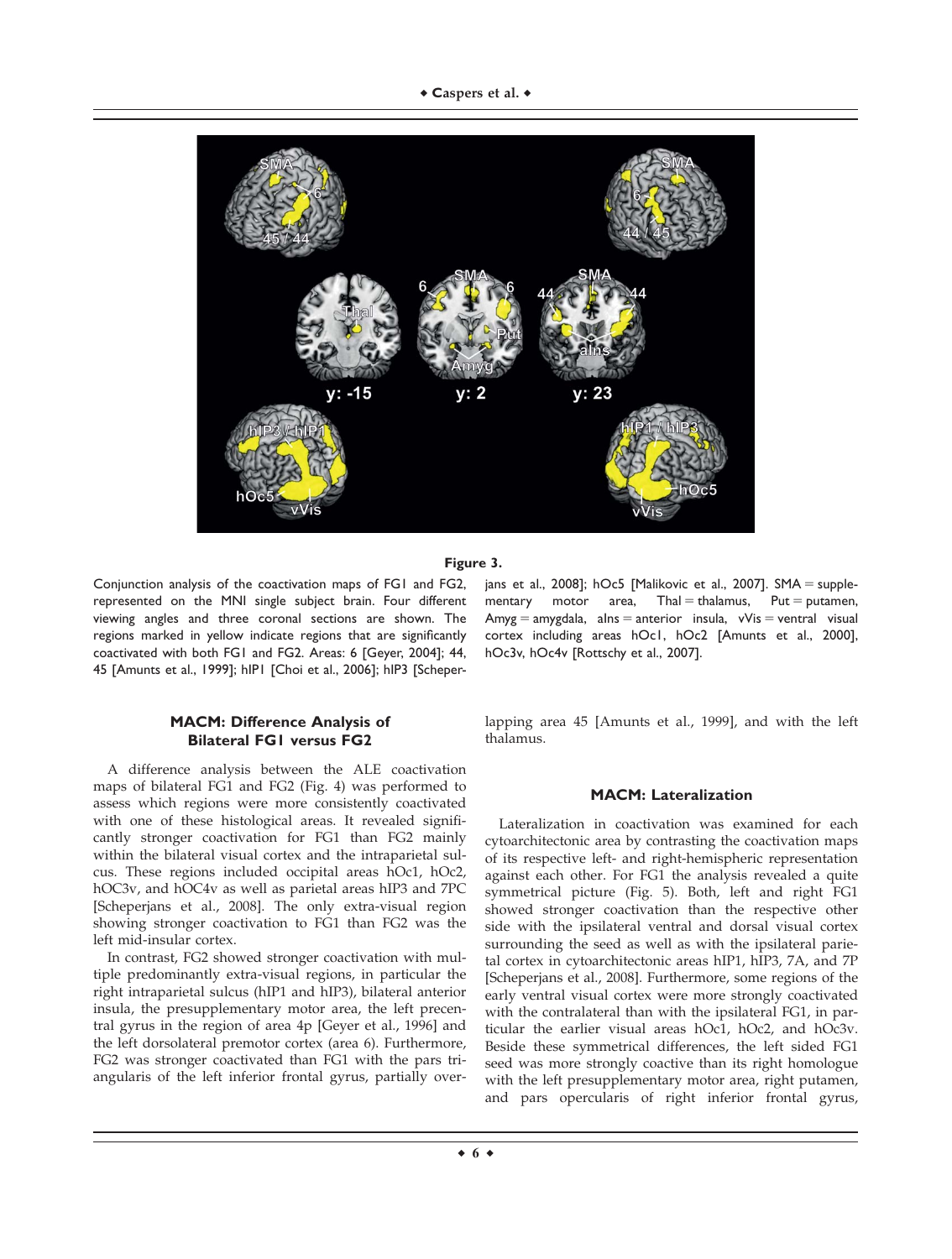

### **Figure 4.**

Difference between the coactivation maps of the left and right FG1 and FG2, shown on the MNI single subject brain from four different viewing angles and on two coronal sections. Green regions indicate sites, which are significantly more likely to coactivate with FG1 than FG2, regions in violet represent FG2 > FG1. Areas: 4p [Geyer et al., 1996]; 6 [Geyer, 2004]; 45 [Amunts et al., 1999]; hIP1 [Choi et al., 2006]; hIP3, 7PC [Scheperjans et al., 2008].  $preSMA = pre-supplementary motor area$ ,  $\text{Thal} = \text{thalamus}, \text{ alns} = \text{anterior} \text{ insula}, \text{ mlns} = \text{mid-insular} \text{ cor-}$ tex, vVis = ventral visual cortex including areas hOc1, hOc2 [Amunts et al., 2000], hOc3v, hOc4v [Rottschy et al., 2007].

partially overlapping area 44. In contrast, right FG1 showed stronger coactivation with hOc5 of both sides, the superficial and basolateral nuclei of the left amygdala, the left lateral precentral gyrus at the transition between areas 44 and 6 and with the inferior parietal cortex including cytoarchitectonic areas PFcm and PFop [Caspers et al., 2008].

The comparison between the coactivation patterns of the left and right FG2 revealed a more asymmetric picture (Fig. 6). Except for local differences in the visual cortex, the left FG2 exhibited stronger coactivation than the right side with the intraparietal areas hIP1 and hIP3, the inferior frontal cortex (area 44) and the dorsolateral motor and premotor cortex of both sides. Furthermore, regions of the left middle temporal gyrus and the left thalamus were more strongly coactive with left than right FG2. Right area FG2, however, was more strongly coactivated with the primary and secondary visual areas hOc1 and hOc2 and bilaterally to Lobule VI of the cerebellum [Diedrichsen et al., 2009], as well as with the superficial nuclei of the left amygdala and a small region on the left inferior frontal gyrus. Moreover, the right FG2 showed additional coactivation—anterior and separate from the seed region FG2—in the right fusiform gyrus.

# **DISCUSSION**

In this study, we investigated the functional characteristics and coactivation patterns of cytoarchitectonically defined areas FG1 and FG2 using a meta-analytic approach. This approach enables a combined analysis of structural, functional, and coactivation data in this part of the human ventral visual cortex. For the analysis of coactivation patterns, MACM was applied on large-scale neuroimaging data provided by the BrainMap database. MACM bases on the probability of co-occurrence of neuronal activity between regions over paradigms and studies indicating that activity in one region is more likely to be followed by activity in the other region as well. These coactivations can hence be regarded as the meta-analytic correlate to functional connectivity [Wager et al., 2009]. In this context, it is important to point back to the definition of functional connectivity as the "temporal correlations between spatially remote neurophysiological events" [Friston, 1994]. Following this notion, significant coactivations identified in MACM indeed indicate functional connectivity. In this regard, it is important to stress that, just as for other functional connectivity techniques (e.g., "resting-state"), the connectivity patterns derived from MACM consider direct as well as indirect connections between the different regions and do not imply any causality [Eickhoff and Grefkes, 2011]. The coactivation patterns in MACM are not specific to a single paradigm, but instead cover a broad range of tasks and mental operations. They, hence, yield robust and more canonical connectivity patterns [Fox and Friston, 2012]. Compared with "resting-state" analyses, which rely on the correlation of signal fluctuations in fMRI time series of subjects at rest and represent the currently most widely used approach to map functional connectivity, MACM principally differs in the unit of observation. Whereas this is provided by a particular imaging timepoint in resting-state analyses, it is provided by the set of activation foci of a particular neuroimaging experiment in MACM. Because the coactivation patterns revealed by MACM represent those networks that are conjointly recruited across a broad range of tasks, they are commonly called "task-based" or "task-dependent" functional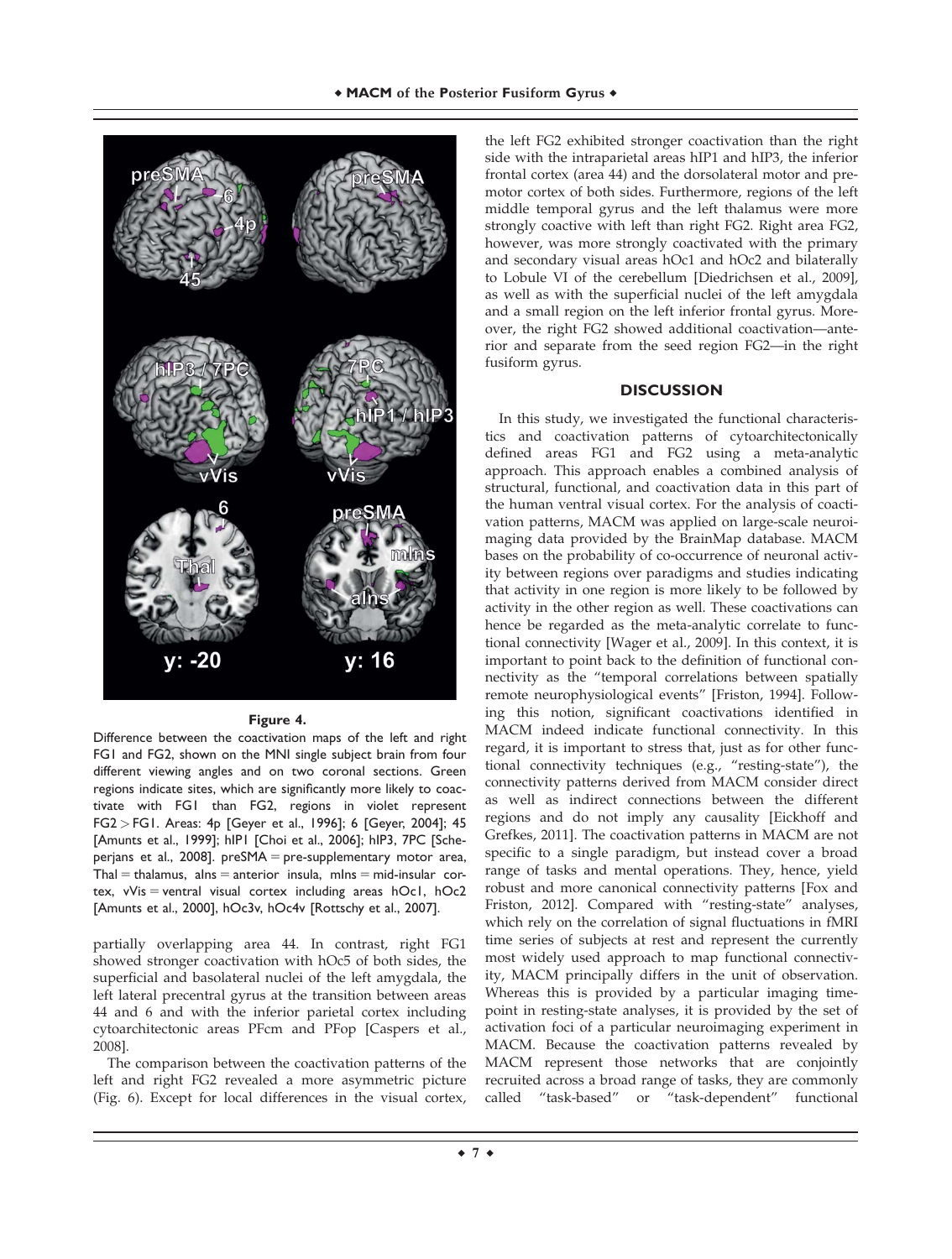# ◆ Caspers et al. ◆



#### **Figure 5.**

Difference between the left and the right coactivation maps of FG1, represented on the MNI single subject brain from four different viewing angles and on two coronal sections. Dark-green regions indicate the left > right contrast, light-green colored regions the right > left contrast. Areas: 6 [Geyer, 2004]; 44 [Amunts et al., 1999]; hIP3, 7A, 7P [Scheperjans et al., 2008]; PFcm, PFop [Caspers et al., 2008]; hOc5 [Malikovic et al., 2007].  $presMA = pre-supplementary motor area, Amyg = amygdala,$ Put  $=$  putamen,  $vVis = ventral$  visual cortex including areas hOc1, hOc2 [Amunts et al., 2000], hOc3v, hOc4v [Rottschy et al., 2007].

connectivity in contrast to the "task-independent" functional connectivity of resting-state networks. By now, MACM was successfully used in several studies for the analysis of functional connectivity patterns [e.g., Eickhoff et al., 2010; Jakobs et al., 2012; Robinson et al., 2010; Torta and Cauda, 2011] and it could be demonstrated that the intrinsic networks delineated by means of MACM based on the BrainMap database show a good correlation with



### **Figure 6.**

Difference between the left and the right coactivation maps of FG2, represented on the MNI single subject brain from four different viewing angles, on a ventral view without the cerebellum and on a coronal section. Dark-violet regions indicate the left-  $>$  right contrast, light-violet regions the right  $>$  left contrast. Areas: 4p [Geyer et al., 1996]; 6 [Geyer, 2004]; 44 [Amunts et al., 1999]; hIP1 [Choi et al., 2006]; hIP3 [Scheperjans et al., 2008]; hOc1, hOc2 [Amunts et al., 2000]; hOc3v [Rottschy et al., 2007].  $preSMA = pre-supplementary motor area$ ,  $IFG = inferior$  frontal gyrus,  $MTG = middle$  temporal gyrus,  $Amyg = anygdala$ , pFus = posterior fusiform gyrus, aFus = anterior fusiform gyrus.

resting-state networks [Cauda et al., 2011; Laird et al., 2011b; Smith et al., 2009].

A possible drawback of the MACM approach is the lack of control over possible confounds regarding the composition of subject populations. As there is a large number of experiments integrated in the analysis, subjects cannot be adequately balanced for age, gender, education etc.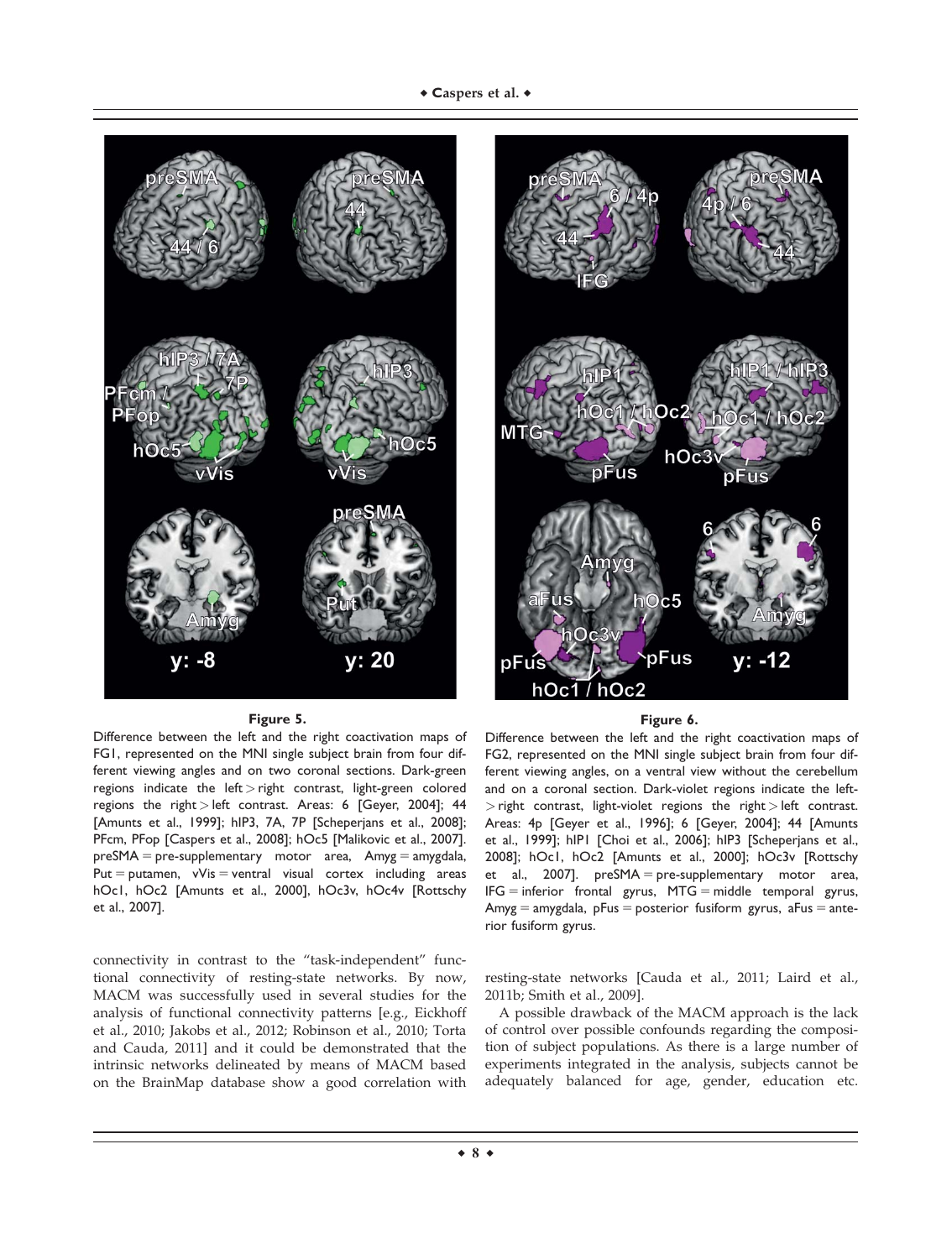between experiments. However, this heterogeneity in the subject population is a nonsystematic confound that reflects the socio-demographic variability in the underlying populations and should thus enhance generalizability of the obtained results. Another consideration is that not all brain regions are equally likely activated by neuroimaging experiments, for example, due to regional differences in effect sizes or spatial variability as well as due to limited accessibility of fMRI techniques. To give an example, susceptibility artifacts of the transverse sinus have been shown to affect the fMRI signal of the ventral occipitotemporal cortex surrounding area hV4 [Winawer et al., 2010], which may lead to an underrepresentation of this area in the literature. Lastly, any meta-analysis of neuroimaging experiments with MACM is naturally constrained to tasks that can be performed in a scanner, which possibly omits some more natural cognitive processes. However, given the tremendous number of neuroimaging experiments from a broad range of tasks stored in the BrainMap database we would argue that the large amount of possible task-based interactions with the seed can be revealed and that the results emerged from the data-driven approach are thus widely generalizable. Moreover, possible asymmetries regarding over- or under-representations of tasks within the database are faced by considering the wholedatabase distribution of task representations in the functional analysis of the seeds.

# **A Common Functional Involvement in a Fundamental Network**

As expected for areas of the ventral visual cortex, our functional profiling revealed common engagement of FG1 and FG2 in several aspects of visual processing. Particularly, the perception of visual shapes was very likely to elicit activation in both areas and on both sides, which may indicate a common involvement of FG1 and FG2 in the processing of visual objects. Comparing the topographic locations of FG1 and FG2 with recent functional neuroimaging literature [see Caspers et al., 2013 for a detailed discussion] showed that both areas correspond to the "object-related" visual cortex, which immediately adjoins the early ventral visual areas V3v and V4v [Malach et al., 2002]. Additionally, both areas showed a common involvement in language perception, albeit with different specificity. Based on the topography of FG1 and FG2, this is consistent with the idea of a continuous posterioranteriorly directed pathway of visual language processing along the ventral occipitotemporal cortex [Dehaene et al., 2005; Szwed et al., 2011], where FG1 and FG2 would be engaged at an intermediate stage.

Further evidence for a shared involvement of FG1 and FG2 in at least some processes or functions was provided by the analysis of their coactivation patterns. The conjunction of the coactivity maps of both areas indicated an extensive network spanning occipital, temporal, parietal, frontal, insular as well as subcortical regions, which coactivates with both, FG1 and FG2. Thus, it can be regarded as a general network of brain regions that interact with both areas of the posterior fusiform gyrus. Interestingly, virtually all of these regions are also considered part of the "task-positive-network" (TPN) [Dosenbach et al., 2007; Fox et al., 2005a; Fransson, 2005]. This TPN is interpreted as a fundamental ensemble jointly activated in a broad range of cognitive tasks, particularly in those demanding targeted attention. The inclusion of FG1 and FG2 in this fundamental network might indicate a common involvement of both areas in goal-directed and attention-demanding visual processing, in particular for the recognition of visual objects.

Moreover, there are fiber tracts, which may directly connect the fusiform gyrus to other regions of this fundamental network. For example, the inferior longitudinal fasciculus is known to contain fibers running from the fusiform region to the temporal pole, the amygdala and occipital regions [Catani et al., 2003; Martino et al., 2011]. The inferior frontal-occipital fasciculus in turn spans between the fusiform gyrus as well as dorsolateral and ventrolateral frontal regions [Catani et al., 2002]. Additionally, anterior parts of the ventral occipito-temporal cortex are connected to parietal, temporal, and frontal regions via the superior longitudinal fasciculus [Catani et al., 2002]. However, while the tracts connecting the more posterior visual areas, that is, the inferior longitudinal fasciulus and the inferior frontal-occipital fasciculus are found quite symmetrical in both hemispheres [Forkel et al., in press; Thiebaut de Schotten et al., 2011], parts of the superior longitudinal fasciculus are found asymmetrically [Thiebaut de Schotten et al., 2011], which is associated with language processing [Catani et al., 2005; Powell et al., 2006; Takao et al., 2011]. Particularly, a direct correlation between the structure of the posterior (temporoparietal) segment of the arcuate fasciculus and reading ability could recently be demonstrated [Thiebaut de Schotten et al., in press].

### **Hierarchical Segregation of FG1 and FG2**

Beside the commonalities discussed above, our analysis also revealed clear distinctions in functional characteristics of FG1 and FG2 and segregated networks of coactivation. The behavioral profiles of the left and right FG1 are highly symmetric but functionally less specific than those of FG2. In contrast, the functions of bilateral FG2 show a clear focus on face perception tasks, language related tasks, and tasks associated with the working memory. Moreover, the functional profiles for FG2 also showed a considerably higher degree of hemispheric asymmetry than those for FG1. These differences in the behavioral involvement and hence function between FG1 and FG2 are reflected by their coactivation patterns, which were identified as significant differences in the contrast of the respective coactivation maps. While FG1 featured significantly stronger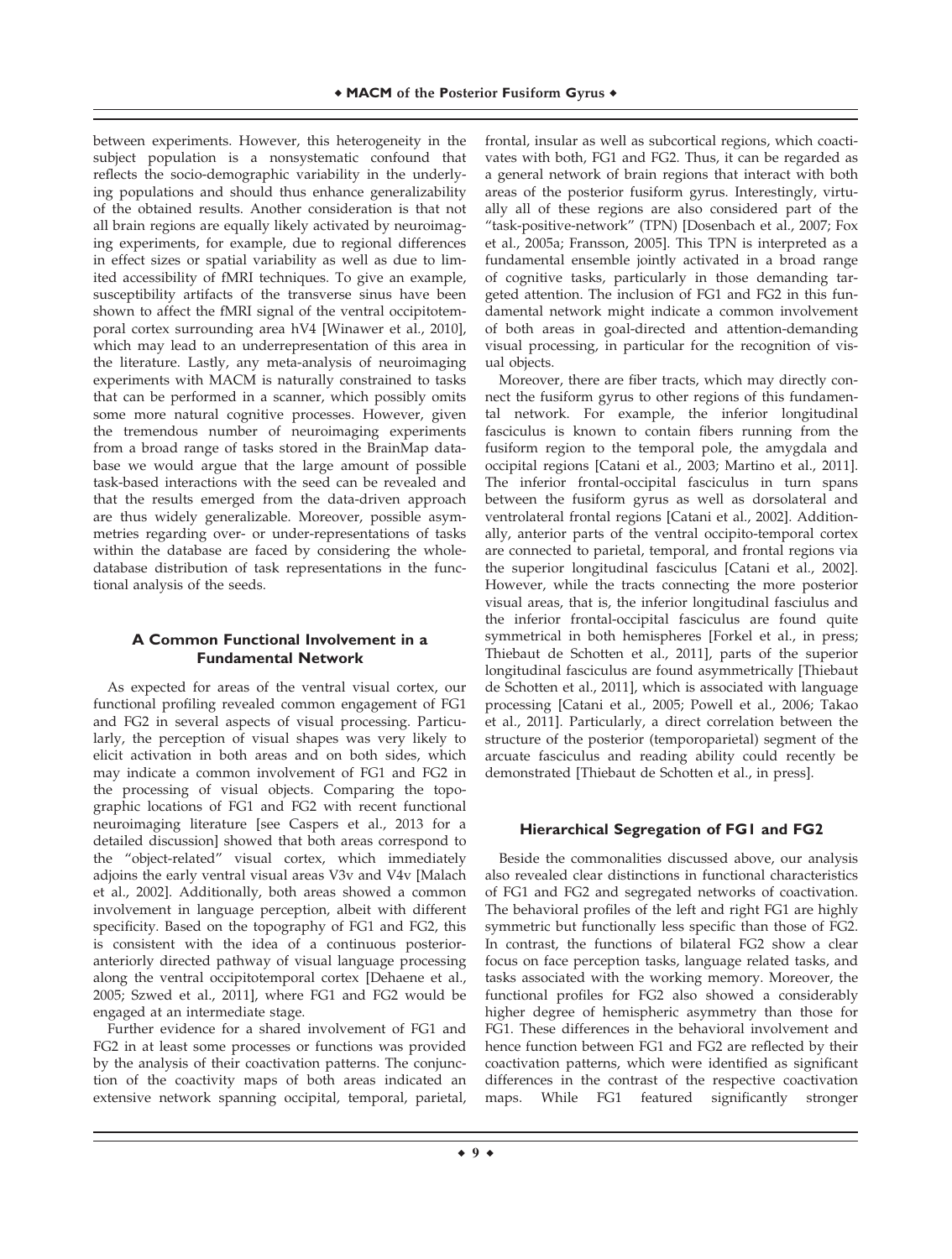coactivation than FG2 with the visual cortex up to the region of the intraparietal sulcus, the latter area showed stronger coactivation with nonvisual areas, particularly with (pre-) motor, inferior frontal, and insular regions. Additionally, a predominantly symmetric coactivity pattern of cortical areas was found for left and right FG1. Contrastingly, a pronounced interhemispheric difference could be observed for left and right FG2 as seed regions.

These distinctions point to different functional roles of FG1 and FG2: The behavioral profile and the more symmetric coactivation pattern together with the stronger coactivations of FG1 with the visual cortex are in accordance with the characteristics of "early" visual areas. In contrast, the lateralized involvement of FG2 in higher-order processes, like language and face perception, as well as the strong and more lateralized coactivations to various nonvisual areas suggest that FG2 operates on a hierarchically higher level of visual processing. Well in line with this conclusion, the involvement in overt and covert naming points to an associative function of FG2 in visual object recognition.

The current results are well in accordance with the comparisons of the probabilistic cytoarchitectonic maps with stereotaxic coordinates of activated sites [see Caspers et al., 2013] for a detailed discussion], which indicate that FG1 is located immediately antero-lateral to early visual area hOc4v/hV4 [Rottschy et al., 2007; Wilms et al., 2010] in a functionally hitherto not further defined region between retinotopic area VO-1 [Arcaro et al., 2009; Brewer et al., 2005] and face and word-form selective regions of the fusiform gyrus. In contrast, FG2 has strong relations to the posterior part of the FFA [Pinsk et al., 2009; Weiner and Grill-Spector, 2010, 2012] and to the VWFA [Cohen et al., 2000, 2002; Dehaene et al., 2010; Vigneau et al., 2005]. Accordingly, FG1 might probably be integrated in the visual processing hierarchy at an intermediate stage as a transitional area between the "early" and the "higher" visual cortex, while FG2 already corresponds to a higherorder associative region.

### **Two Distinct Functional Systems in FG2**

In contrast to FG1, the more anterior-lateral and (as discussed above) presumably higher area FG2 showed a marked lateralization and hence hemispheric specialization. In particular, the behavioral profile of FG2 reveals a considerably stronger involvement of the left FG2 in reading tasks. This is supported by the analysis of coactivation patterns, where left FG2 shows stronger coactivations than the right sided seed with inferior frontal and premotor regions, as well as the middle temporal gyrus. These regions are strongly associated with (particularly visually driven) language processing and have been described in common networks with the left fusiform gyrus [Bokde et al., 2001; Devlin et al., 2004; Nakamura et al., 2007; Price, 2004; Vandenberghe et al., 1996; Zhao et al., 2011].

These results point to a putative correspondence of the left FG2 with the visual word processing system, that is, the VWFA, which is commonly found on the lateral aspect of the fusiform gyrus and within the lateral occipitotemporal sulcus and shows activation in response to visually presented word-forms [Cohen et al., 2000].

In contrast, the behavioral profiles show that the involvement of FG2 in face perception is lateralized to the right side and only right FG2 shows a high activity during affective processing. Furthermore, the analysis of coactivation patterns for the right FG2 area shows notably stronger coactivation with the left amygdala, which points to a presumably stronger involvement in emotional processes [for review see Pessoa, 2011]. Such an interaction between the right fusiform gyrus and the amygdala for emotional face perception is well documented [Breiter et al., 1996; Herrington et al., 2011; Ishai, 2008; Muller et al., 2011; Phillips et al., 1997; Vuilleumier et al., 2001]. Our results thus seem to reflect the known lateralization of the FFA (more dominant on the right side) and amygdala (more dominant on the left side) in the context of (affective) face processing and social interactions. In turn, the right side of FG2 hence should correspond to the dominant right-hemispheric FFA. Interestingly, our results indicated a further region on the fusiform gyrus (anterior and separated from FG2), which was consistently coactive with the right FG2 seed. This is well in accordance with recent findings on a bipartition of the FFA, especially on the right side [Mei et al., 2010; Pinsk et al., 2009; Weiner and Grill-Spector, 2010, 2012, 2013], where FG2 is probably corresponding to the posterior FFA ("pFus-faces"/"FFA-1").

In summary, the topographic location of FG2 on the lateral bank of the posterior fusiform gyrus as well as its lateralized behavioral profile and coactivations thus indicate a putative correspondence of the cytoarchitectonically defined FG2 to both the FFA (in particular on the right hemisphere) and the VWFA (in particular on the left hemisphere).

# **Face and Word-Form Related Visual Regions Probably Share the Same Neural Basis**

The above conclusions create an interesting dilemma when considering that cytoarchitectonic area FG2 is homogenously found on the lateral bank of the posterior fusiform gyrus in both hemispheres with no interhemispheric differences in cytoarchitecture, cortical volume, or relative stereotaxic location [see Caspers et al., 2013]. In spite of this symmetry, however, the present results point to a hemisphere-specific involvement of FG2 in two apparently distinctive functional systems, that is, visual face and word processing, with putative correspondence to the FFA and the VWFA, respectively. While puzzling, this observation is actually well in line with previous functional imaging results showing that the FFA and the VWFA are typically found in similar stereotaxic locations on the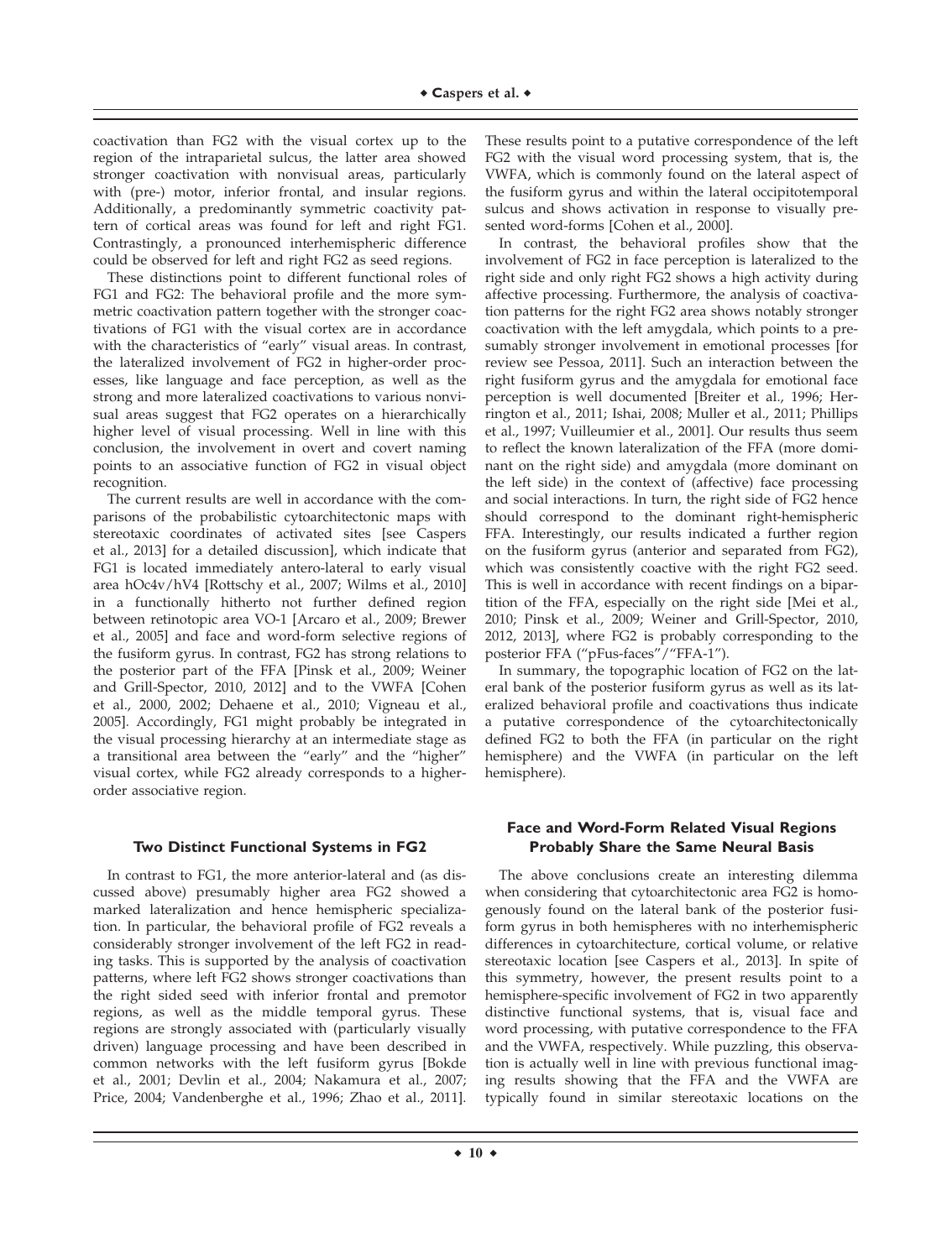lateral aspect of the fusiform gyrus, but with different side preferences [Dien, 2009]. While the FFA seems to be rightdominant but can generally also be found on the left hemisphere [Cabeza and Nyberg, 2000; Kanwisher et al., 1997; Willems et al., 2010], the lateralization of the VWFA to the left hemisphere is even more pronounced [Cai et al., 2008; Cohen et al., 2000, 2002; Vigneau et al., 2005], although not exclusive [Ben-Shachar et al., 2007]. However, to date there is no report available of a detailed analysis of the topographic relationship between the VWFA and the FFA within the same subject.

While a direct comparison is thus missing, one report shows that VWFA is involved in memorization of words and faces [Mei et al., 2010]. Moreover, there are case reports of prosopagnosic individuals with right fusiform lesions, which also show an impairment of their reading ability [Behrmann and Kimchi, 2003], as well as of individuals with left hemispheric lesions, which suffer from both, pure alexia and prosopagnosia [Liu et al., 2011]. Recently, functional imaging at higher resolution has shown that face-sensitive sites on the fusiform gyrus are not arranged as one homogenously organized area but in several distributed cortical patches, which alternate with patches of different functional specialization [Weiner and Grill-Spector, 2010]. It has been suggested that this organizational feature also pertains for word-selective with faceselective patches in the left hemisphere. Such interdigitating functional patches in homogeneously appearing cytoarchitectonic area [Caspers et al., 2013] could be explained by different connectivity patterns, but a common cytoarchitecture of the patches. Thus, the languageand face-selective regions of the posterior fusiform gyrus would be embedded within the same cortical unit, that is, the cytoarchitectonic area FG2, but each type of patches shows a distinctive connectivity preference. In this context, however, it is important to emphasize, that these connectional differences between patches most likely will be below the current resolution of functional or structural invivo imaging of connectivity. That is, it will for the time being most likely not be possible to actually reveal these patterns of differential connectivity directly. The differences observed in the present article should hence rather reflect net differences in functional connectivity resulting from the presence of more "language related" patches on the left side (yielding a net excess of connections to language areas) and more "face related" patches on the right (yielding a net excess of connections to face processing areas). This idea assorts well with a recently proposed conception on the organization of word- and face-selective visual regions on the fusiform gyrus, which emphasized the representations of word-forms and faces to be arranged within the same neuronal units and was substantiated by a computational model [Plaut and Behrmann, 2011].

Moreover, the concept that face- and word-selective visual processing is implemented within the same cytoarchitectonic area also fits well to the "recycling hypothesis" [Dehaene and Cohen, 2007, 2011] of the genesis of the VWFA. The hypothesis explains our reading ability as a relatively recent step in human evolution implemented in already existing cytoarchitectonic areas. Therefore, when learning to read, the human brain has to "recycle" those cortical areas, which are best able to facilitate the required processing rules for reading, while the former functionality is partially displaced. In case of the VWFA, the function of visual language recognition is embedded in the evolutionary older cortex for visual object and face recognition. This hypothetical interpretation is supported by the observation that neural response to written language in the ventral visual cortex is progressively lateralized to the left when humans learn to read [Maurer et al., 2006], while the representation of faces concurrently increases in the right and a decreases in the left hemisphere [Cantlon et al., 2011; Dehaene et al., 2010].

Area FG2 thus shows functional lateralization despite symmetric cytoarchitectonic characteristics and an equal size in both hemispheres. These functional distinctions between left and right FG2 and their differing objectselectivity may probably be caused by different input- and output-interactions, that is differences in connectivity. First evidence for a hemispheric disparity in functional connectivity of FG2 was demonstrated by our analysis of coactivation patterns and hence supports the notion that within the same structural area (FG2) interactions with different remote regions may lead to distinguishable functions. This results, although at first glance surprising, are well in line with the notion that the functional behavior of a particular cortical location is determined by both, its microstructural organization and its connectivity [Eickhoff and Grefkes, 2011; Kötter and Sommer, 2000].

# **CONCLUSIONS**

Our data indicate that cytoarchitectonic areas, FG1 and FG2, on the posterior fusiform gyrus are commonly involved in the processing of visual objects and show several commonalities in task-based functional connectivity, forming a fundamental "task-positive" network involved in the visual processing for cognitive tasks. However, the coactivation data and the respective profiles of behavior demonstrate a functional segregation of these cytoarchitectonic areas: It could be shown that FG1 shows features of an early visual area, while FG2 belongs to the hierarchically higher visual cortex. We furthermore demonstrated that area FG2 shows a lateralized domain-specificity. Whereas FG2 on the left hemisphere is more involved in visual language processing, right FG2 shows stronger relations to emotion and face processing. This lateralization supports the association of FG2 with the functionally defined visual word-form (predominantly left) and the fusiform face system (predominantly right). These findings point to a common neural basis of visual processing of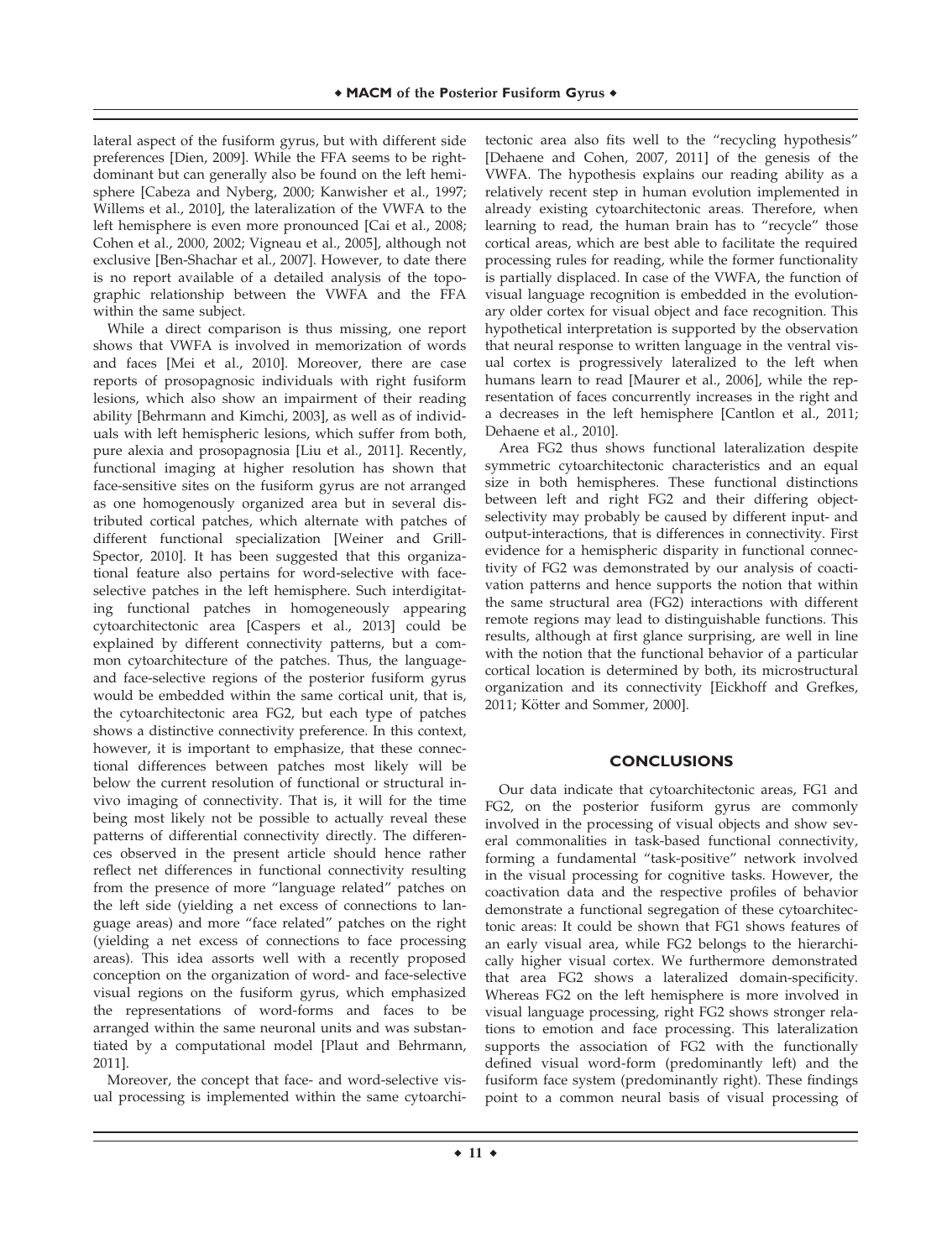written language and faces and indicate possible implications for the organization of the functionally defined VWFA and FFA.

#### **REFERENCES**

- Amunts K, Schleicher A, Burgel U, Mohlberg H, Uylings HB, Zilles K (1999): Broca's region revisited: Cytoarchitecture and intersubject variability. J Comp Neurol 412:319–341.
- Amunts K, Malikovic A, Mohlberg H, Schormann T, Zilles K (2000): Brodmann's areas 17 and 18 brought into stereotaxic space-where and how variable? Neuroimage 11:66–84.
- Amunts K, Kedo O, Kindler M, Pieperhoff P, Mohlberg H, Shah NJ, Habel U, Schneider F, Zilles K (2005): Cytoarchitectonic mapping of the human amygdala, hippocampal region and entorhinal cortex: Intersubject variability and probability maps. Anat Embryol 210:343–352.
- Arcaro MJ, McMains SA, Singer BD, Kastner S (2009): Retinotopic organization of human ventral visual cortex. J Neurosci 29: 10638–10652.
- Behrmann M, Kimchi R (2003): What does visual agnosia tell us about perceptual organization and its relationship to object perception? J Exp Psychol Hum Percept Perform 29:19–42.
- Ben-Shachar M, Dougherty RF, Deutsch GK, Wandell BA (2007): Differential sensitivity to words and shapes in ventral occipitotemporal cortex. Cereb Cortex 17:1604–1611.
- Bokde AL, Tagamets MA, Friedman RB, Horwitz B (2001): Functional interactions of the inferior frontal cortex during the processing of words and word-like stimuli. Neuron 30:609– 617.
- Breiter HC, Etcoff NL, Whalen PJ, Kennedy WA, Rauch SL, Buckner RL, Strauss MM, Hyman SE, Rosen BR (1996): Response and habituation of the human amygdala during visual processing of facial expression. Neuron 17:875–887.
- Brewer AA, Liu J, Wade AR, Wandell BA (2005): Visual field maps and stimulus selectivity in human ventral occipital cortex. Nat Neurosci 8:1102–1109.
- Cabeza R, Nyberg L (2000): Imaging cognition II: An empirical review of 275 PET and fMRI studies. J Cogn Neurosci 12:1– 47.
- Cai Q, Lavidor M, Brysbaert M, Paulignan Y, Nazir TA (2008): Cerebral lateralization of frontal lobe language processes and lateralization of the posterior visual word processing system. J Cogn Neurosci 20:672–681.
- Cantlon JF, Pinel P, Dehaene S, Pelphrey KA (2011): Cortical representations of symbols, objects, and faces are pruned back during early childhood. Cerebral Cortex 21:191–199.
- Caspers J, Zilles K, Eickhoff SB, Schleicher A, Mohlberg H, Amunts K (2013): Cytoarchitectonical analysis and probabilistic mapping of two extrastriate areas of the human posterior fusiform gyrus. Brain Struct Funct 218:511–526.
- Caspers S, Eickhoff SB, Geyer S, Scheperjans F, Mohlberg H, Zilles K, Amunts K (2008): The human inferior parietal lobule in stereotaxic space. Brain Struct Funct 212:481–495.
- Caspers S, Zilles K, Laird AR, Eickhoff SB (2010): ALE metaanalysis of action observation and imitation in the human brain. Neuroimage 50:1148–1167.
- Catani M, Howard RJ, Pajevic S, Jones DK (2002): Virtual in vivo interactive dissection of white matter fasciculi in the human brain. Neuroimage 17:77–94.
- Catani M, Jones DK, Donato R, Ffytche DH (2003): Occipito-temporal connections in the human brain. Brain 126:2093–2107.
- Catani M, Jones DK, ffytche DH (2005): Perisylvian language networks of the human brain. Ann Neurol 57:8–16.
- Cauda F, Cavanna AE, D'Agata F, Sacco K, Duca S, Geminiani GC (2011): Functional connectivity and coactivation of the nucleus accumbens: A combined functional connectivity and structure-based meta-analysis. J Cogn Neurosci 23:2864–2877.
- Choi HJ, Zilles K, Mohlberg H, Schleicher A, Fink GR, Armstrong E, Amunts K (2006): Cytoarchitectonic identification and probabilistic mapping of two distinct areas within the anterior ventral bank of the human intraparietal sulcus. J Comp Neurol 495:53–69.
- Cohen L, Dehaene S, Naccache L, Lehericy S, Dehaene-Lambertz G, Henaff MA, Michel F (2000): The visual word form area: Spatial and temporal characterization of an initial stage of reading in normal subjects and posterior split-brain patients. Brain 123 (Pt 2):291–307.
- Cohen L, Lehericy S, Chochon F, Lemer C, Rivaud S, Dehaene S (2002): Language-specific tuning of visual cortex? Functional properties of the visual word form area. Brain 125:1054–1069.
- Dehaene S, Cohen L (2007): Cultural recycling of cortical maps. Neuron 56:384–398.
- Dehaene S, Cohen L (2011): The unique role of the visual word form area in reading. Trends Cogn Sci 15:254–262.
- Dehaene S, Cohen L, Sigman M, Vinckier F (2005): The neural code for written words: A proposal. Trends Cogn Sci 9:335– 341.
- Dehaene S, Pegado F, Braga LW, Ventura P, Nunes Filho G, Jobert A, Dehaene-Lambertz G, Kolinsky R, Morais J, Cohen L (2010): How learning to read changes the cortical networks for vision and language. Science 330:1359–1364.
- Devlin JT, Jamison HL, Matthews PM, Gonnerman LM (2004): Morphology and the internal structure of words. Proc Natl Acad Sci U S A 101:14984–14988.
- Diedrichsen J, Balsters JH, Flavell J, Cussans E, Ramnani N (2009): A probabilistic MR atlas of the human cerebellum. Neuroimage 46:39–46.
- Dien J (2009): A tale of two recognition systems: Implications of the fusiform face area and the visual word form area for lateralized object recognition models. Neuropsychologia 47:1–16.
- Dosenbach NU, Fair DA, Miezin FM, Cohen AL, Wenger KK, Dosenbach RA, Fox MD, Snyder AZ, Vincent JL, Raichle ME, Schlaggar BL, Petersen SE (2007): Distinct brain networks for adaptive and stable task control in humans. Proc Natl Acad Sci U S A 104:11073–11078.
- Eickhoff SB, Grefkes C (2011): Approaches for the integrated analysis of structure, function and connectivity of the human brain. Clin EEG Neurosci 42:107–121.
- Eickhoff SB, Stephan KE, Mohlberg H, Grefkes C, Fink GR, Amunts K, Zilles K (2005): A new SPM toolbox for combining probabilistic cytoarchitectonic maps and functional imaging data. Neuroimage 25:1325–1335.
- Eickhoff SB, Heim S, Zilles K, Amunts K (2006): Testing anatomically specified hypotheses in functional imaging using cytoarchitectonic maps. Neuroimage 32:570–582.
- Eickhoff SB, Paus T, Caspers S, Grosbras MH, Evans AC, Zilles K, Amunts K (2007): Assignment of functional activations to probabilistic cytoarchitectonic areas revisited. Neuroimage 36: 511–521.
- Eickhoff SB, Laird AR, Grefkes C, Wang LE, Zilles K, Fox PT (2009): Coordinate-based activation likelihood estimation meta-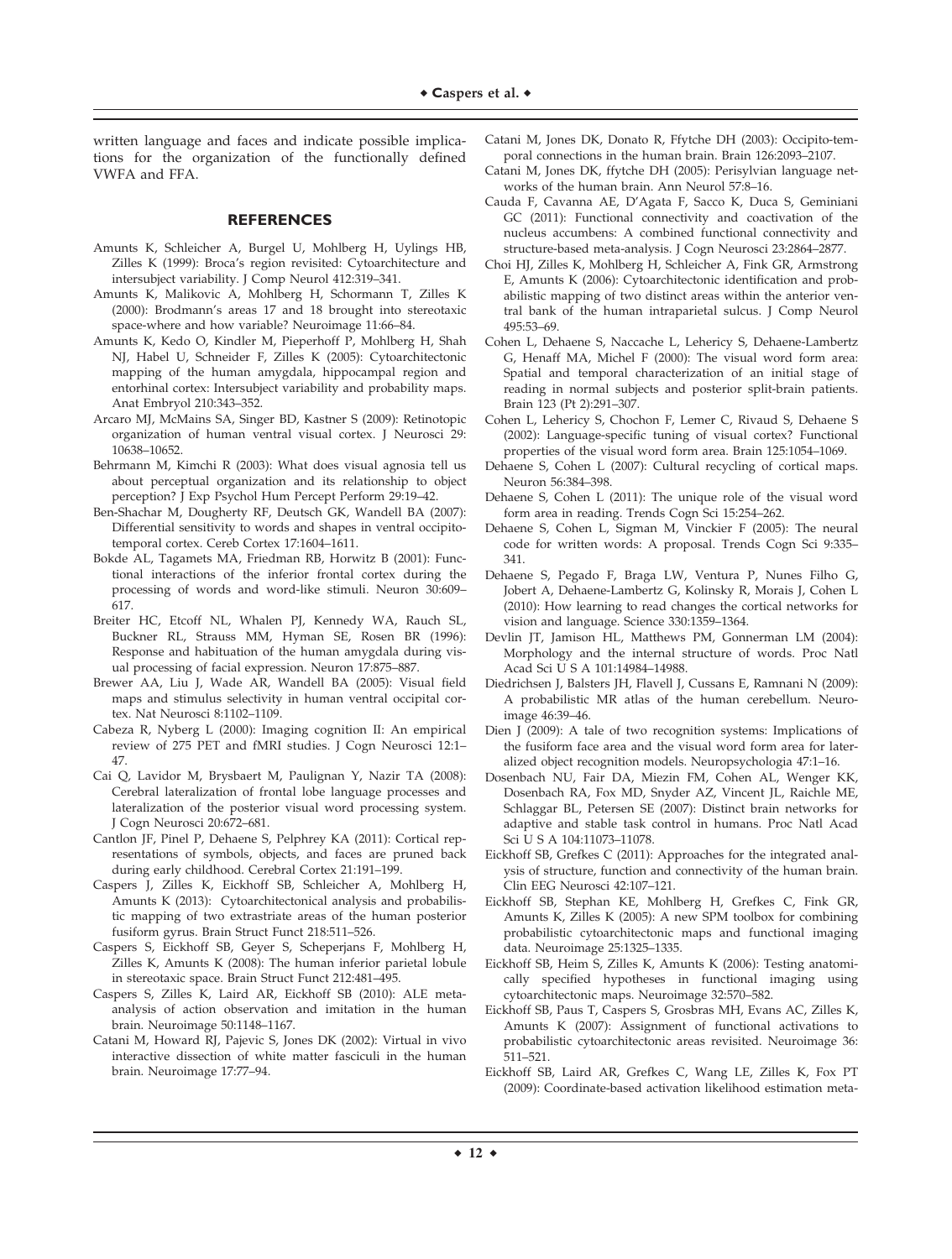analysis of neuroimaging data: A random-effects approach based on empirical estimates of spatial uncertainty. Hum Brain Mapp 30:2907–2926.

- Eickhoff SB, Jbabdi S, Caspers S, Laird AR, Fox PT, Zilles K, Behrens TE (2010): Anatomical and functional connectivity of cytoarchitectonic areas within the human parietal operculum. J Neurosci 30:6409–6421.
- Eickhoff SB, Bzdok D, Laird AR, Roski C, Caspers S, Zilles K, Fox PT (2011): Co-activation patterns distinguish cortical modules, their connectivity and functional differentiation. Neuroimage 57:938–949.
- Eickhoff SB, Bzdok D, Laird AR, Kurth F, Fox PT (2012): Activation likelihood estimation meta-analysis revisited. Neuroimage 59:2349–2361.
- Felleman DJ, van Essen DC (1991): Distributed hierarchical processing in the primate cerebral cortex. Cereb Cortex 1:1–47.
- Forkel SJ, Thiebaut de Schotten M, Kawadler JM, Dell'acqua F, Danek A, Catani M: The anatomy of fronto-occipital connections from early blunt dissections to contemporary tractography. Cortex (in press).
- Fox MD, Snyder AZ, Vincent JL, Corbetta M, Van Essen DC, Raichle ME (2005a): The human brain is intrinsically organized into dynamic, anticorrelated functional networks. Proc Natl Acad Sci U S A 102:9673–9678.
- Fox PT, Friston KJ (2012): Distributed processing; distributed functions? Neuroimage 61:407–426.
- Fox PT, Laird AR, Fox SP, Fox PM, Uecker AM, Crank M, Koenig SF, Lancaster JL (2005b): Brain map taxonomy of experimental design: Description and evaluation. Hum Brain Mapp 25:185– 198.
- Fransson P (2005): Spontaneous low-frequency BOLD signal fluctuations: An fMRI investigation of the resting-state default mode of brain function hypothesis. Hum Brain Mapp 26:15– 29.
- Friston KJ (1994): Functional and effective connectivity in neuroimaging: A synthesis. Hum Brain Mapp 2:56–78.
- Geyer S (2004): The microstructural border between the motor and the cognitive domain in the human cerebral cortex. Adv Anat Embryol Cell Biol 174, I-VIII:1–89.
- Geyer S, Ledberg A, Schleicher A, Kinomura S, Schormann T, Burgel U, Klingberg T, Larsson J, Zilles K, Roland PE (1996): Two different areas within the primary motor cortex of man. Nature 382:805–807.
- Herrington JD, Taylor JM, Grupe DW, Curby KM, Schultz RT (2011): Bidirectional communication between amygdala and fusiform gyrus during facial recognition. Neuroimage 56:2348– 2355.
- Ishai A (2008): Let's face it: It's a cortical network. Neuroimage 40:415–419.
- Jakobs O, Langner R, Caspers S, Roski C, Cieslik EC, Zilles K, Laird AR, Fox PT, Eickhoff SB (2012): Across-study and within-subject functional connectivity of a right temporoparietal junction subregion involved in stimulus-context integration. Neuroimage 60:2389–2398.
- Kanwisher N, McDermott J, Chun MM (1997): The fusiform face area: A module in human extrastriate cortex specialized for face perception. J Neurosci 17:4302–4311.
- Kötter R, Sommer FT (2000): Global relationship between anatomical connectivity and activity propagation in the cerebral cortex. Philos Trans R Soc Lond B Biol Sci 355:127–134.
- Laird AR, Lancaster JL, Fox PT (2005): BrainMap: The social evolution of a human brain mapping database. Neuroinformatics 3:65–78.
- Laird AR, Eickhoff SB, Kurth F, Fox PM, Uecker AM, Turner JA, Robinson JL, Lancaster JL, Fox PT (2009a): ALE meta-analysis workflows via the brainmap database: Progress towards a probabilistic functional brain atlas. Front Neuroinform 3:23.
- Laird AR, Eickhoff SB, Li K, Robin DA, Glahn DC, Fox PT (2009b): Investigating the functional heterogeneity of the default mode network using coordinate-based meta-analytic modeling. J Neurosci 29:14496–14505.
- Laird AR, Eickhoff SB, Fox PM, Uecker AM, Ray KL, Saenz JJ Jr., McKay DR, Bzdok D, Laird RW, Robinson JL, Turner JA, Turkeltaub PE, Lancaster JL, Fox PT (2011a). The BrainMap strategy for standardization, sharing, and meta-analysis of neuroimaging data. BMC Res Notes 4:349.
- Laird AR, Fox PM, Eickhoff SB, Turner JA, Ray KL, McKay DR, Glahn DC, Beckmann CF, Smith SM, Fox PT (2011b): Behavioral interpretations of intrinsic connectivity networks. J Cogn Neurosci 23:4022–4037.
- Lancaster JL, Tordesillas-Gutierrez D, Martinez M, Salinas F, Evans A, Zilles K, Mazziotta JC, Fox PT (2007): Bias between MNI and Talairach coordinates analyzed using the ICBM-152 brain template. Hum Brain Mapp 28:1194–1205.
- Liu YC, Wang AG, Yen MY (2011). "Seeing but not identifying": Pure alexia coincident with prosopagnosia in occipital arteriovenous malformation. Graefes Arch Clin Exp Ophthalmol 249: 1087–1089.
- Malach R, Levy I, Hasson U (2002): The topography of high-order human object areas. Trends Cogn Sci 6:176–184.
- Malikovic A, Amunts K, Schleicher A, Mohlberg H, Eickhoff SB, Wilms M, Palomero-Gallagher N, Armstrong E, Zilles K (2007): Cytoarchitectonic analysis of the human extrastriate cortex in the region of  $V5/MT+$ : A probabilistic, stereotaxic map of area hOc5. Cereb Cortex 17:562–574.
- Martino J, De Witt Hamer PC, Vergani F, Brogna C, de Lucas EM, Vazquez-Barquero A, Garcia-Porrero JA, Duffau H (2011): Cortex-sparing fiber dissection: An improved method for the study of white matter anatomy in the human brain. J Anat 219:531–541.
- Maurer U, Brem S, Kranz F, Bucher K, Benz R, Halder P, Steinhausen HC, Brandeis D (2006): Coarse neural tuning for print peaks when children learn to read. Neuroimage 33:749–758.
- Mei L, Xue G, Chen C, Xue F, Zhang M, Dong Q (2010): The "visual word form area" is involved in successful memory encoding of both words and faces. Neuroimage 52:371–378.
- Mishkin M, Ungerleider LG, Macko KA (1983): Object vision and spatial vision: Two cortical pathways. Trends Neurosci 6:414– 417.
- Muller VI, Habel U, Derntl B, Schneider F, Zilles K, Turetsky BI, Eickhoff SB (2011): Incongruence effects in crossmodal emotional integration. Neuroimage 54:2257–2266.
- Nakamura K, Dehaene S, Jobert A, Le Bihan D, Kouider S (2007): Task-specific change of unconscious neural priming in the cerebral language network. Proc Natl Acad Sci U S A 104:19643– 19648.
- Nichols T, Brett M, Andersson J, Wager T, Poline JB (2005): Valid conjunction inference with the minimum statistic. Neuroimage 25:653–660.
- Peelen MV, Downing PE (2005): Selectivity for the human body in the fusiform gyrus. J Neurophysiol 93:603–608.